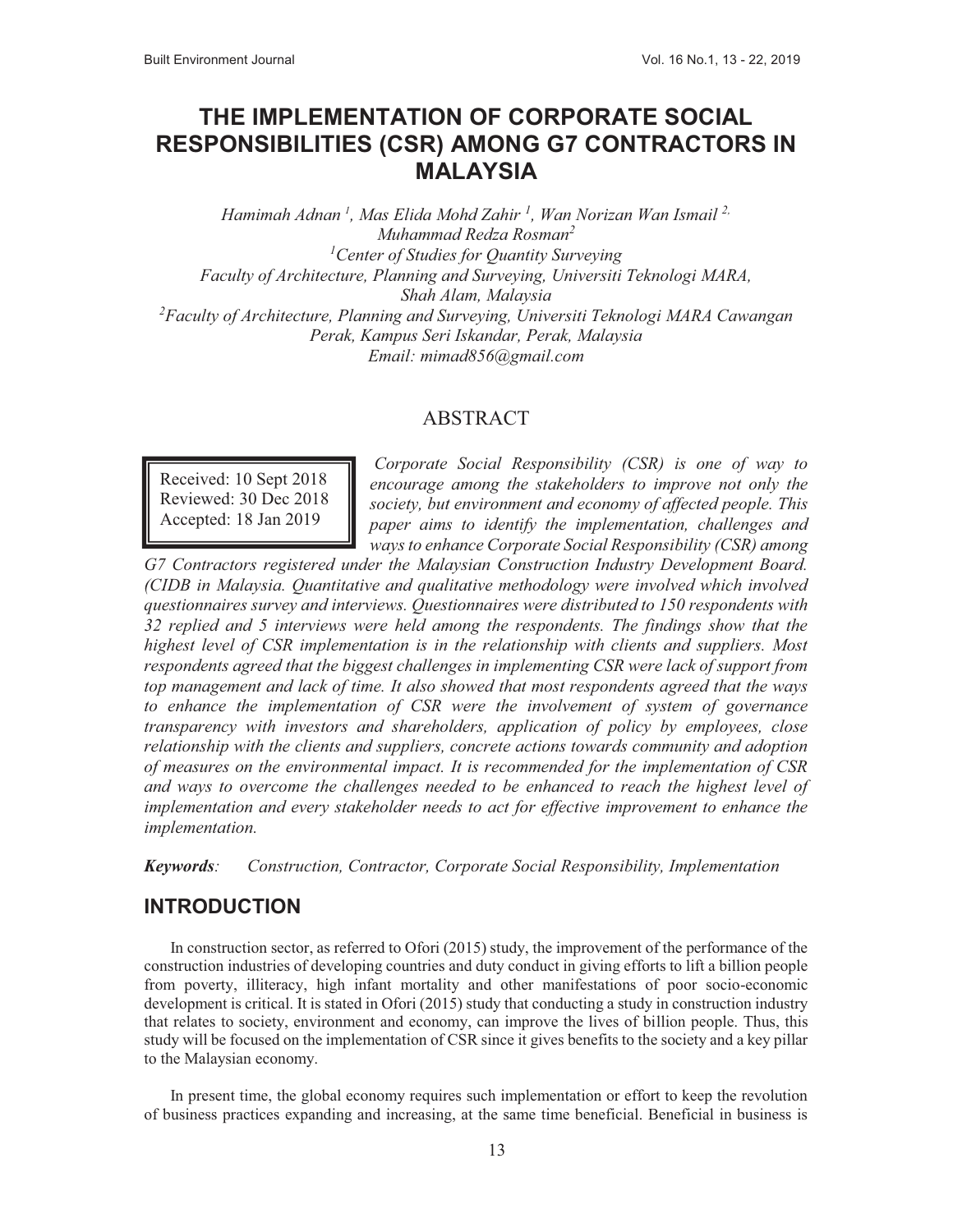very broad as it can be either environmental or profitability. Thus, the implementation of certain practice such as CSR helps to get the best of both to gain benefits in business. Environmental and profitability have a complex relationship. The impacts which corporations have on the environment are hard to handle when many resources are used to provide service and produce building. It is the same with the relationship of society and profitability in business. To make a profit-gained business takes one big effort, but it is not a good business if it doesn't consider the society. In relation to that, every business should give considerations to the environment, profit and society where the best implementation for this is by implementing CSR.

# **Problem Statement**

The level of implementation of CSR for G7 Contractors in the Malaysia is still not widely applied and usually based on "profit only" business. According to Mwangi and Otieno-Mwembe (2015), "CSR is a concept that as much as it has been practiced by majorly corporate firms, it is yet to be embraced by those in the construction industry".

As stated by Meding and Social (2017), the blunt reality is that a company's foremost priority is to ensure financial security and ultimately, profitability. In order to make a company stable in gaining profit and at the same considering and taking care of the surrounding factors, is by implementing CSR. It is supported with the statement by Nasir (2015) "Generally, it can be concluded that CSR is focused beyond profit making motive which needs the companies to consider other aspects such as protecting the environment, caring for employees, being ethical in daily business activities and also improving the society's quality of life".

There are many challenges of CSR for G7 Contractors in the Malaysian Construction Industry. As stated by Mwangi and Otieno-Mwembe (2015), corruption becomes rife as business owners collude with governmental officials to engage in illegal activities. Although the construction industry continues to struggle with a poor societal image, many organizations however have adopted a positive CSR towards their surrounding environment, with the objective of improving their persona within social circles (Meding and Social, 2017).

 Corporate Social Responsibility (CSR) improves the society. Sometimes construction firms undertake their operations without taking into account the impact that their activities and policies have on their employees as well as the society at large (Mwangi and Otieno-Mwembe, 2015). Thus, ways to enhance the implementation of CSR in the construction industry need to be encouraged among the stakeholders to improve not only the society, but the environment and economy of affected people. In addition, the number of studies on ways to enhance the implementation of CSR is still low as scholarly study of CSR is still new, as indicated by (Abdullah, 2016).

# **LITERATURE REVIEW**

### **Corporate Social responsibility (CSR)**

CSR is a concept that has captured the interest of the economy in the whole wide world. The attention of CSR in the current time has contributed to the worldwide scale or global growth and directly expands the variations of construction works. CSR not only increases the businesses but stimulates the demands for corporate citizenship. CSR can be described as a means for establishing an effective framework for strategic management and business relationship among various stakeholders (Mohamad et al., 2012). CSR is also relevant for a study on engaging the whole self because it is tied to one's selfconcept, as Korschun et al. (2014) explain, CSR "reflects a core belief rather than an attitude about a particular social issue." Adeyunju (2012) acknowledged that, CSR is an organization's responsibility to participate in vital activities needed to protect and contribute to the welfare of the society (community); this involves the general communities, customers (Marketplace), shareholders, environment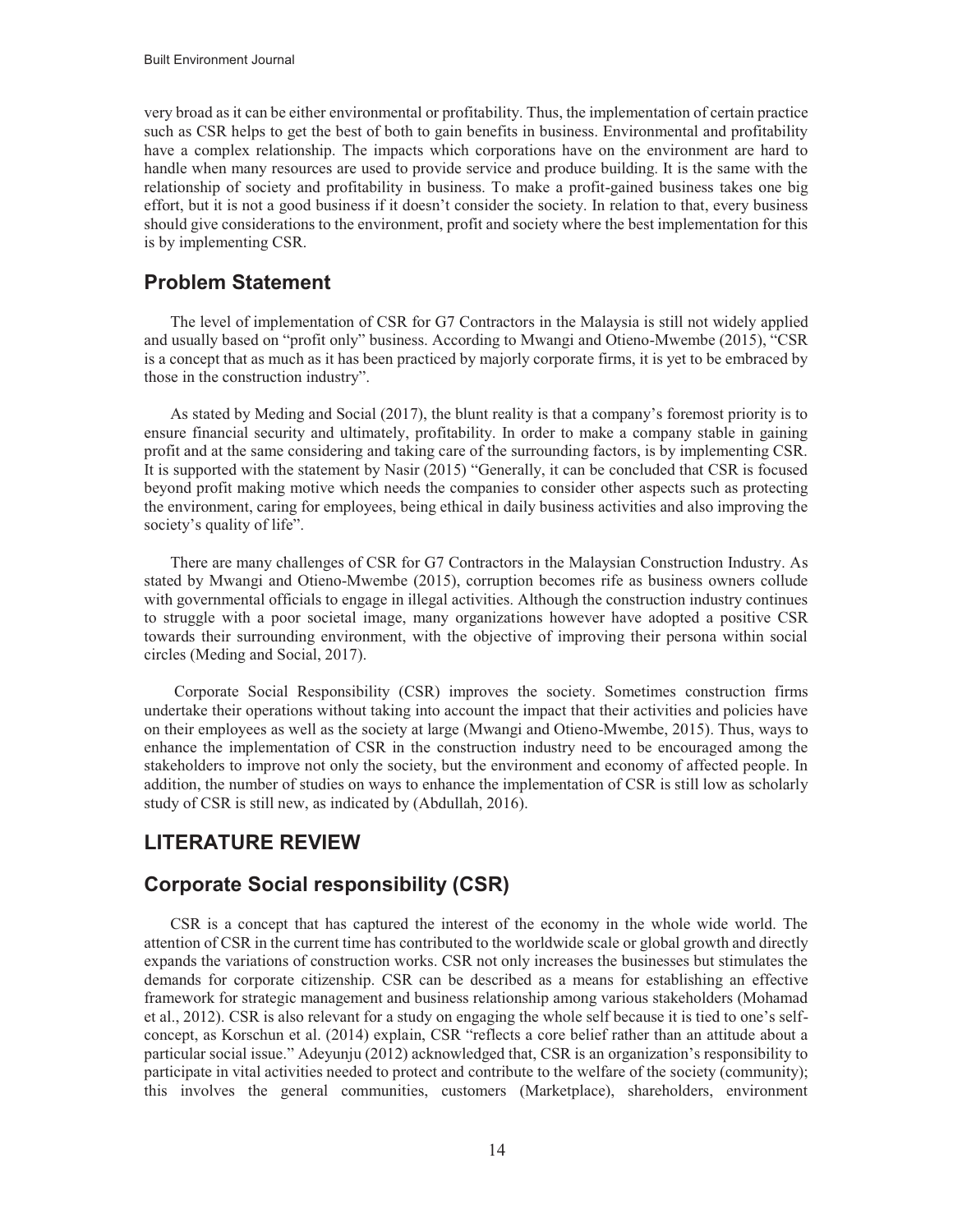(Environment), and employees (Workplace). In that case, the hope and efforts are relied on the mentioned elements as compared to the productions and what they offer.

# **The Malaysian Construction Industry**

In the former time, it is the public sector or usually known as the government to be solely responsible for the living and nature, as well as for the requirement of the society to be living in a good environment and fulfilling living conditions. In recent time, the focus has shifted to the private sector in practicing and giving benefits from the CSR implementation in contrast from the usual practices which only come from the public sector. In addition, the value of construction work done in the second quarter 2017 recorded a double-digit growth of 11.2 per cent year-on-year to record RM33.8 billion (Q1 2017: RM35.1 billion) (DOSM, 2017). The expansion in the value of construction work done was driven by positive growth in all sub-sectors: Civil engineering (19.3%), Special trade activities (11.6%), Nonresidential buildings (9.7%) and Residential buildings (3.8%) sub-sector (DOSM, 2017). The private sector continued to propel the construction activity with 63.8 per cent share (RM21.6 billion) as compared to the public sector with 36.2 per cent share (RM12.2 billion) (DOSM, 2017). Thus, it is more vital for the private sectors to implement CSR as compared to public sector as it has expanded bigger than the public sector in current construction activity in recent economic state.

# **Grade 7 (G7) Contractors registered under the Malaysian Construction Industry Board (CIDB)**

In relation to the private sector, contractors are a private sector that is closely related to construction activities. A contractor plays an important role in ensuring the good delivery of project and also the safety management of the construction work. As stated by Mat Yahya and Ismail (2015) in ensuring the project to be well completed, the contractor's performance must be analysed constantly to prevent and handle issues or hazards which likely to happen on site. A contractor is anyone who directly employs or engages construction workers or manages construction work. Contractors include sub-contractors, any self-employed individual workers or businesses that carry out, manage or control construction work. They must have skills, knowledge, experience and, where relevant, the organisational capability to carry out the work safely and without risk to health. According to CIDB (2016) for Grade 7 Contractors, the financial capacity for paid-up or net capacity must be worth of RM 750,000.00 and for technical person's qualification, he must be a 2-degree holder (at least one with 5 years of experience or A degree holder and a diploma holder (both with minimum 5 years of experience) with other requirements (degree / diploma / certificate must be related to the construction field and is recognized by the Malaysian Government / CIDB).

### **RESEARCH METHODOLOGY**

The information and data gathered from the survey were arranged and prepared using the frequency and percentage method and average index method in relation to the targets, objectives, scope, and extent of the study. Two statistical methods were applied, namely descriptive statistic and inferential statistic. The formula being used is:

> Percentage (%) =  $(n/N) \times 100\%$ Where,  $n =$  Number of respondents  $N = Total number of respondents received$

150 copies of questionnaires were distributed to the targeted respondents, from which twenty-one per cent (21%) were received with complete information. The respondents were director, project manager, engineer, quantity surveyor and site agents in Klang Valley, Malaysia. Forty per cent (40%) of all questionnaires copies were distributed directly through postal and another sixty per cent (60%)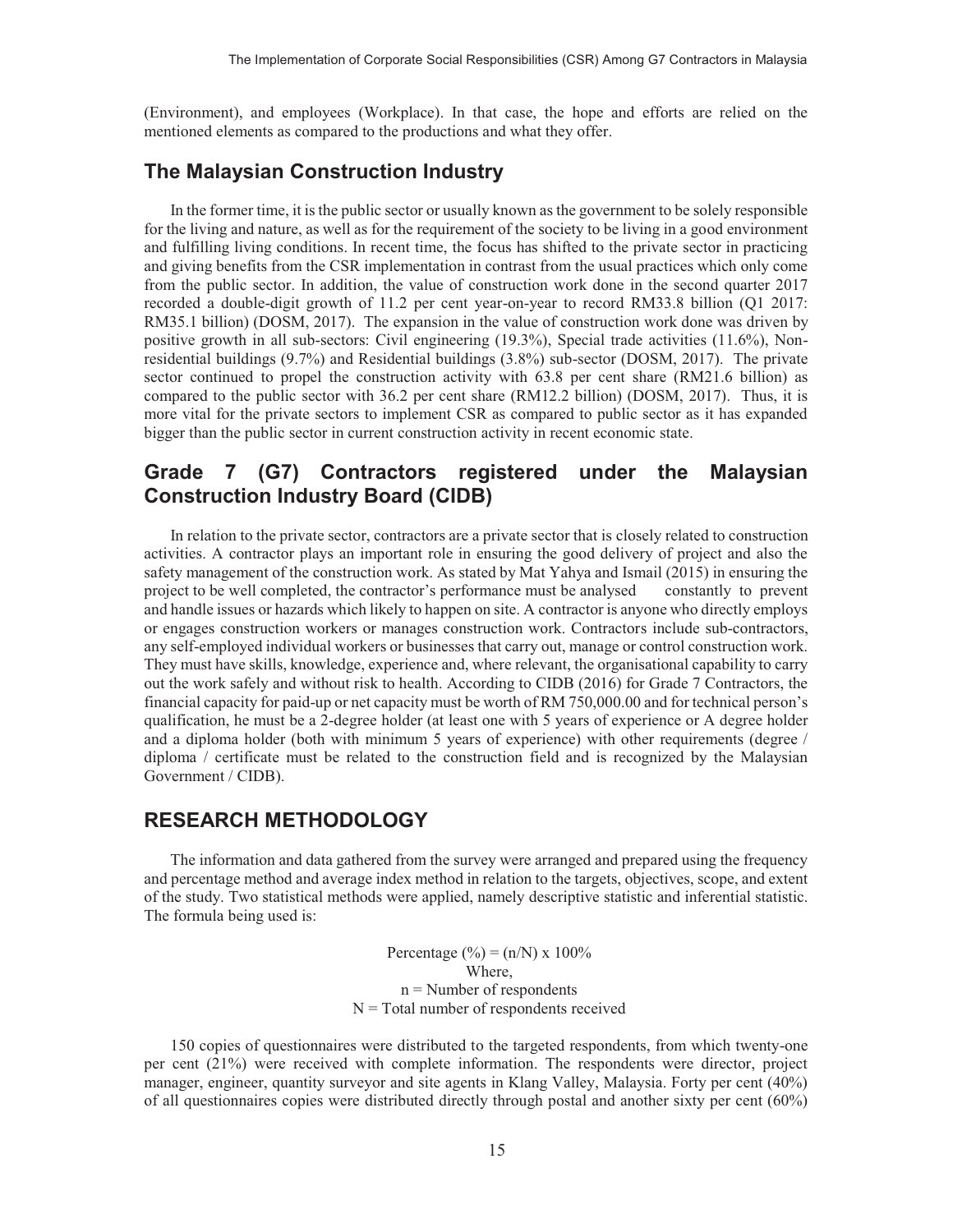were sent through electronic mail in PDF Form and Google Form. The respondents' positions from the G7 Contractors that give responses to the distributed questionnaire survey are director (3), project manager (4), engineer (7), quantity surveyor (9) and site agents (9). The responses obtained by 30 respondents were reliable and rational for the present study.

Questions based on Likert scales were analysed by using average index method, and the outcomes have been presented in the form of an average score or mean. For the Likert scales questions, respondents needed to give answers in the form of scale 1 to 5. A scale of 5 categories has been used for the average index method to show priority. The weighting scale for the analysis was based on the thirty-two (32) respondents. The Likert scale was based on 5 points, where 1 for strongly disagree or very poor, 2 for disagree or poor, 3 for neutral or average, 4 for agree or good and 5 for strongly agree or very good. The questionnaire also required the demographic profiles of the respondents.

# **RESULT AND DISCUSSION**

### **Result**

#### **The Respondent and Company Background**

There were 5 questions related to position, gender, highest qualification, level of experience, and nature of the company asked to the respondents. The given questions were then used for the identification purpose of the respondents. It has further reflected the credibility of the respondent in providing input to the questionnaire. The respondent's profile was analysed by using frequency and percentage method.

| Background                   | Frequency $(F)$ | Percentage $(\% )$ |
|------------------------------|-----------------|--------------------|
| Position                     |                 |                    |
| Engineer                     |                 | 22                 |
| <i><b>Others</b></i>         | 9               | 28                 |
| <b>Project Director</b>      | 3               | 9                  |
| Project Manager              | 4               | 13                 |
| Quantity Surveyor            | 9               | 28                 |
| Gender                       |                 |                    |
| Female                       | 8               | 25                 |
| Male                         | 24              | 75                 |
| <b>Highest Qualification</b> |                 |                    |
| Degree                       | 16              | 50                 |
| Diploma                      | 3               | 9                  |
| Master                       | 13              | 41                 |
| Level of Experience          |                 |                    |
| $2 - 5 \text{ years}$        | 14              | 44                 |
| $6 - 10$ years               | 7               | 22                 |
| Less than 2 years            |                 | 22                 |
| More than 10 years           |                 | 12                 |

Table 1: Respondent and Company Background

Table 1 shows the position of the respondents from G7 Contractors that gave responses to the distributed questionnaire survey. The highest percentage of respondents' positions are from Quantity Surveyors and other positions with both having 28%. The third highest percentage is engineer with 22% from 32 respondents. The fourth in ranking is project manager with the percentage of 13% and lastly in the fifth ranking is Project Director with the percentage of 9%. Results in Table 1 also shows that 75% of respondents are males and the rest are females. Fifty percent (50%)of the respondents are degree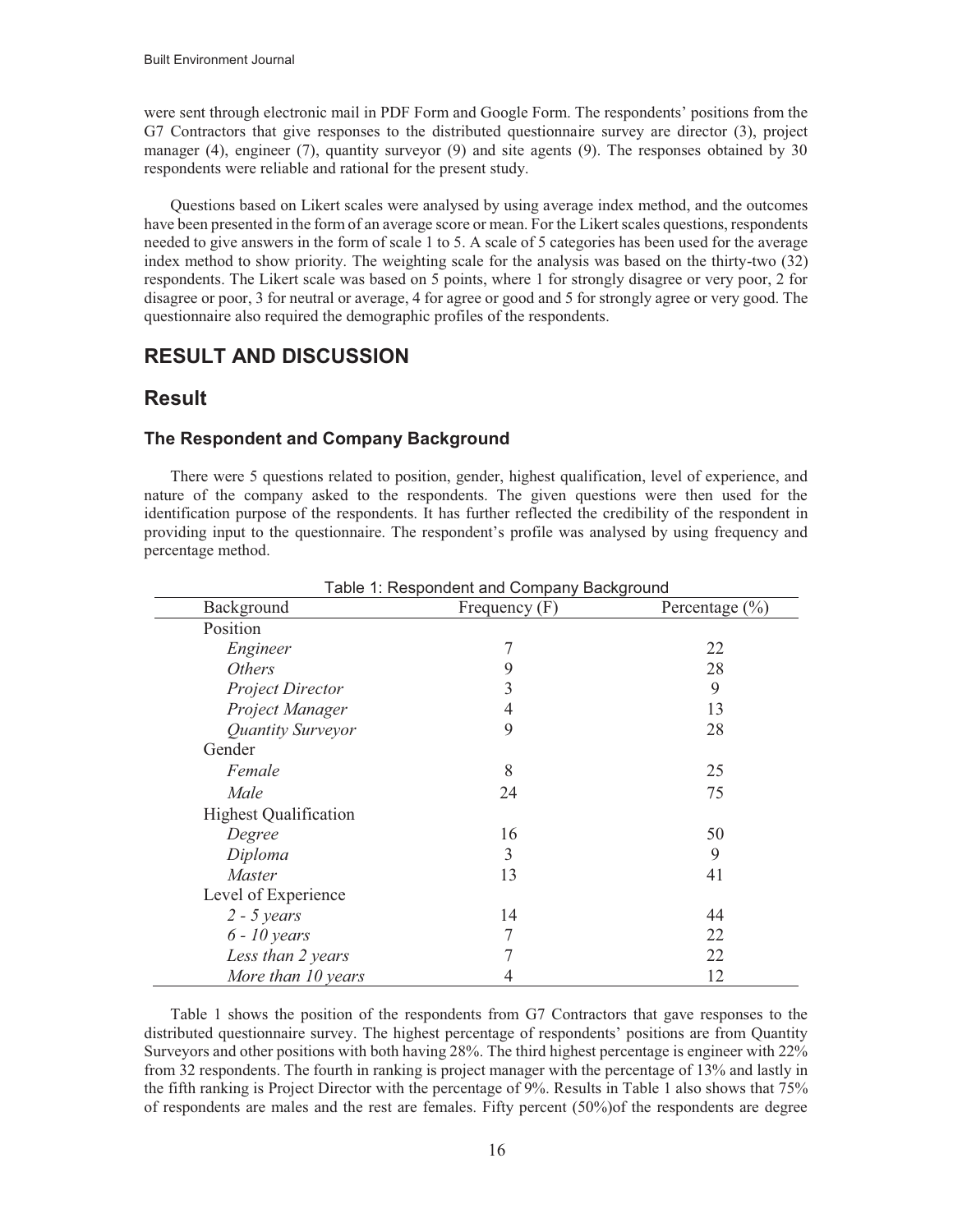holders followed by master holders and diploma qualification while their highest qualification with 44% of the respondents have between 2 - 5 years of experience followed by the second and third highest respondents with between 6 - 10 years of experience and less than 2 years involved in the construction works. While, the lowest percentage is 12% of respondents who have experience in the construction for more than 10 years.

Lastly, it also shows the percentage of respondent's company nature where Building Works conquers the majority percentage compared to other works' nature followed by the second highest is Civil Engineering Works with 38% percentage. The third place is shared by four different company's natures, that are Electrical Works, Facilities Management Services, Interior Design Contractor and Architectural and Interior Design with 3% each.

#### **The Level of Implementation of CSR Among G7 Contractors in the Malaysian Construction Industry**

The purpose of this section is to identify the level of Implementation of CSR among G7 Contractors where there were four questions in this section, which are the implementation of CSR Policy, the practice of CSR programs, the importance level of CSR in the construction industry and lastly, the implementation of various stakeholders in the company/ organization. There were five criteria questions which include the shareholders' initiatives, among employees, relationship with clients and suppliers, towards the community and towards the environment.

The first three questions were analysed by using frequency and percentage method. The fourth question was provided with the list of scale by using the Likert Type Scale where 1, 2, 3, 4 and 5 stand for very poor, poor, average, good and very good respectively. The data generated in this section, was analysed by using SPSS to identify mean. A summary of the analysis is reported in the form of Average Index. The result of average index by 32 responses will be presented in Table 2.

| Table 2: The Level of Implementation CSR Policy, Programs and Importance |                 |                    |  |  |  |  |
|--------------------------------------------------------------------------|-----------------|--------------------|--|--|--|--|
|                                                                          | Frequency $(F)$ | Percentage $(\% )$ |  |  |  |  |
| <b>Implementation of CSR Policy</b>                                      |                 |                    |  |  |  |  |
| Maybe                                                                    | 4               | 12                 |  |  |  |  |
| No                                                                       | 4               | 13                 |  |  |  |  |
| Yes                                                                      | 24              | 75                 |  |  |  |  |
| Practice of CSR Programs                                                 |                 |                    |  |  |  |  |
| Maybe                                                                    | 11              | 34                 |  |  |  |  |
| No                                                                       | 5               | 16                 |  |  |  |  |
| Yes                                                                      | 16              | 50                 |  |  |  |  |
| Level of Importance of CSR                                               |                 |                    |  |  |  |  |
| Yes                                                                      | 32              | 100                |  |  |  |  |
| No                                                                       |                 |                    |  |  |  |  |

According to Table 2, a majority of 75% of the respondents implement CSR Policy in their company while the 4% of respondents were not sure if they implement CSR Policy in their company. It shows the percentage of respondents who practice CSR Programs, either organizing or attending the programs in their company, 50% of the respondents, which is a majority, practice CSR Programs while the other 34% of respondents are not sure if they practice CSR Programs in their company while the 16% do not practice CSR Programs in their company.

It also shows the percentage of respondents that agree CSR is important in the construction industry is 100%. It can be concluded that G7 Contractors are well exposed to CSR implementation and realized the importance of CSR in the construction industry, thus the level of implementation of CSR can be increased.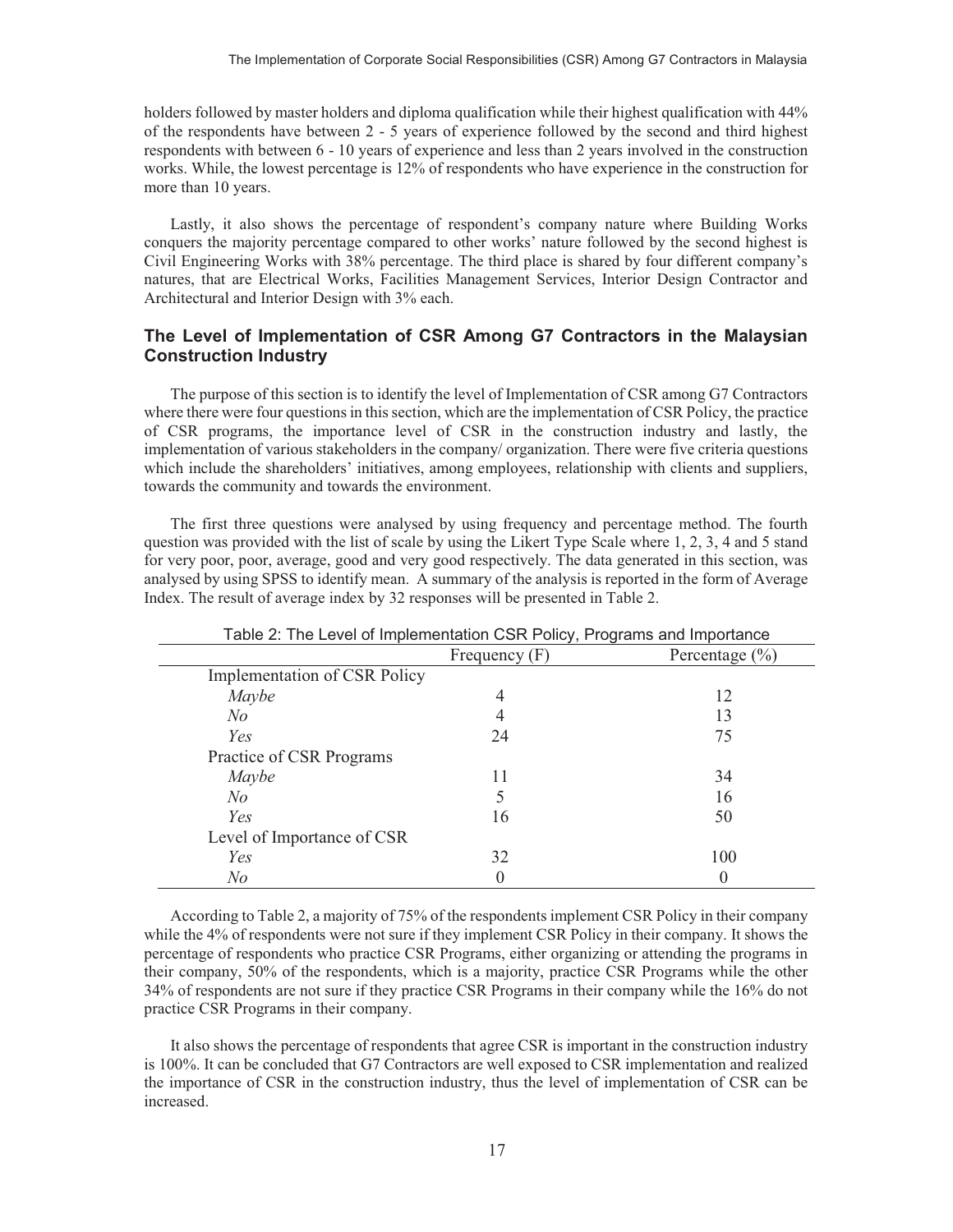Built Environment Journal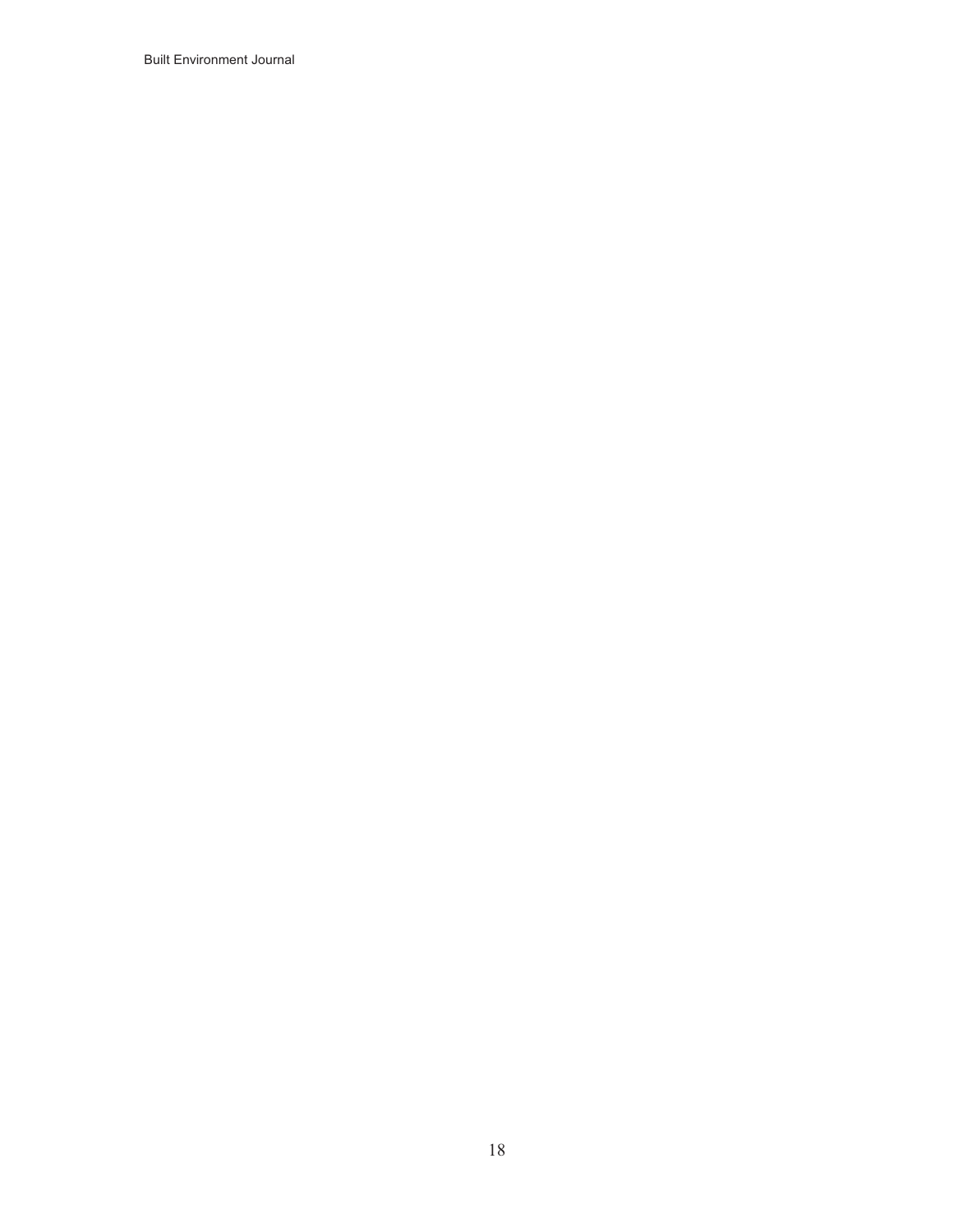|                                               | Ranking        |                |                |      |              |                |      |  |
|-----------------------------------------------|----------------|----------------|----------------|------|--------------|----------------|------|--|
| Stakeholders<br>Very<br>Poor                  | $\overline{2}$ | 3<br>4         |                | 5    | Average      | Classification |      |  |
|                                               |                | Poor           | Averag<br>e    | Good | Very<br>Good | Index          |      |  |
| The<br>shareholders<br>initiatives            | $\mathbf{0}$   | $\theta$       | 11             | 13   | 8            | 3.79           | Good |  |
| Among<br>employees                            | $\overline{0}$ | $\overline{2}$ | $\overline{4}$ | 11   | 5            | 3.53           | Good |  |
| Relationship<br>with clients<br>and suppliers | 1              | $\theta$       | 5              | 13   | 13           | 4.00           | Good |  |
| Towards the<br>community                      | $\mathbf{0}$   |                | 10             | 13   | 8            | 3.68           | Good |  |
| Towards<br>environment                        | $\mathbf{0}$   | 2              | 10             | 11   | 9            | 3.63           | Good |  |

Table 3: The Level of Implementation of CSR based on every stakeholder

From Table 3, it shows that all levels of stakeholders are classified as good in the implementation of CSR, in which the highest average index of 4.00 is the relationship with clients and suppliers, followed by the second highest average index of 3.79 is the shareholders' initiatives, the third highest average index of 3.68 is towards the community, the fourth-place average index of 3.63 is towards the environment and the last one is among employees with average index of 3.53.

#### **The Challenges of implementing CSR among G7 Contractors in the Malaysian Construction Industry**

The questions in this section are asked to determine the challenges of implementing CSR among G7 Contractors in the Malaysian Construction Industry. There are eight (8) factors that must be dealt with by the respondents, which are lack of awareness, lack of knowledge, lack of human resources, lack of employee's motivation, lack of support from top management, lack of time, lack of funds and unavailability of technology and equipment. All of the factors will be analysed in the following explanations.

The questions were provided with a list of factors by using the Likert Type Scale where 1, 2, 3, 4 and 5 stand for strongly disagree, disagree, neutral, agree and strongly agree. The data generated in this section, was analysed by using SPSS to identify mean. A summary of the analysis is reported in the form of Average Index. In this section, Average Index was analysed against all of the factors. The result of average index by 32 responses will be presented in a table.

Table 4 reveals that the lack of support from top management is 3.79 in average index and placed as the highest and biggest challenge for the implementation of CSR among G7 Contractors in Malaysia. The second highest is lack of time with 3.68 of average index followed on the lack of funds with 3.42. Next is lack of awareness with 3.32 of average index, the same as the unavailability of technology and equipment with 3.32, followed by lack of human resources with average index of 3.21. Lack of knowledge and lack of employee's motivation with the average index of 3.00 is in the last place of which G7 Contractors regarded as a challenge in the company.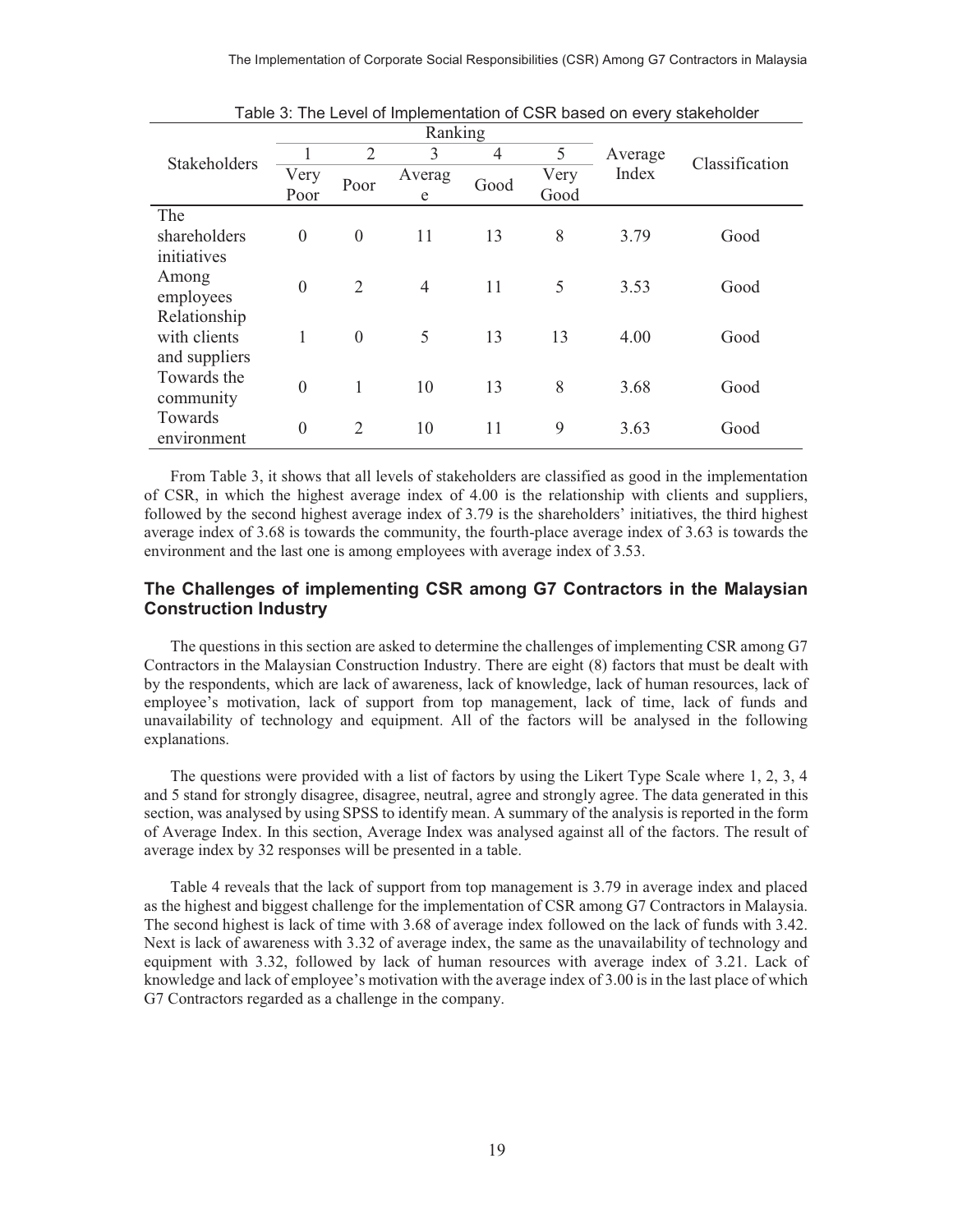| Table 4: The Challenges of implementing CSR |                  |                |        |                |         |         |          |
|---------------------------------------------|------------------|----------------|--------|----------------|---------|---------|----------|
| Ranking                                     |                  |                |        |                |         |         |          |
|                                             | 1                | $\overline{2}$ | 3      | $\overline{4}$ | 5       | Averag  | Classifi |
| Factors                                     | Strongl          | Disagree       | Neutra | Agre           | Strongl | e Index | -cation  |
|                                             | y                |                |        | e              | y Agree |         |          |
|                                             | Disagre          |                |        |                |         |         |          |
|                                             | e                |                |        |                |         |         |          |
| Lack of awareness                           | $\overline{2}$   | 6              | 9      | 10             | 5       | 3.32    | Neutral  |
| Lack of knowledge                           | 1                | 11             | 6      | 10             | 4       | 3.11    | Neutral  |
| Lack of human                               | $\boldsymbol{0}$ | 11             | 12     | 5              | 4       | 3.21    | Neutral  |
| resources                                   |                  |                |        |                |         |         |          |
| Lack of employee's                          | 1                | 10             | 9      | 5              | 7       |         | Neutral  |
| motivation                                  |                  |                |        |                |         | 3.00    |          |
| Lack of support from                        | 3                | 11             | 6      | 9              | 3       | 3.79    | Agree    |
| top management                              |                  |                |        |                |         |         |          |
| Lack of time                                | 1                | $\overline{2}$ | 7      | 12             | 10      | 3.68    | Agree    |
| Lack of funds                               | $\mathbf{0}$     | 6              | 5      | 10             | 11      | 3.42    | Neutral  |
| Unavailability of                           |                  |                |        |                |         |         |          |
| technology and                              | 1                | 7              | 9      | 10             | 5       | 3.32    | Neutral  |
| equipment                                   |                  |                |        |                |         |         |          |

### **The ways of enhancing the Implementation of CSR among G7 Contractors in the Malaysian Construction Industry**

The questions were designed to analyse the ways of enhancing the Implementation of CSR among G7 Contractors in the Malaysian Construction Industry. The questions focused on governance transparency system with investors and shareholders, application of policy by employees, close relationship with clients and suppliers, concrete actions towards community and adoption of measures on the environmental impact. All of the factors will be analysed in the following explanations.

The questions were already provided with a list of factors by using the Likert Type Scale where 1, 2, 3, 4 and 5 stand for strongly disagree, disagree, neutral, agree and strongly agree. The data generated in this section, was analysed by using SPSS to identify mean. A summary of the analysis is reported in the form of Average Index. In this section, Average Index was analysed against all of the factors. The result of average index by 32 responses will be presented in a table.

| Table 5: The ways of enhancing the Implementation of CSR |                   |          |        |       |         |         |         |
|----------------------------------------------------------|-------------------|----------|--------|-------|---------|---------|---------|
| Description                                              | Ranking<br>Averag |          |        |       |         |         | Classif |
|                                                          |                   | 2        | 3      | 4     | 5       | e Index | ication |
|                                                          | Strongl           | Disagree | Neutra | Agree | Strongl |         |         |
|                                                          | у                 |          |        |       | y Agree |         |         |
|                                                          | Disagre           |          |        |       |         |         |         |
|                                                          | e                 |          |        |       |         |         |         |
| System of                                                |                   |          |        |       |         |         |         |
| governance                                               |                   |          |        |       |         |         |         |
| transparency with                                        | $\theta$          | 2        | 7      | 7     | 16      | 4.00    | Agree   |
| investors and share                                      |                   |          |        |       |         |         |         |
| holders                                                  |                   |          |        |       |         |         |         |
| Application of                                           |                   |          | 3      |       |         |         |         |
| policy by employees                                      | $\theta$          | 3        |        | 6     | 20      | 4.21    | Agree   |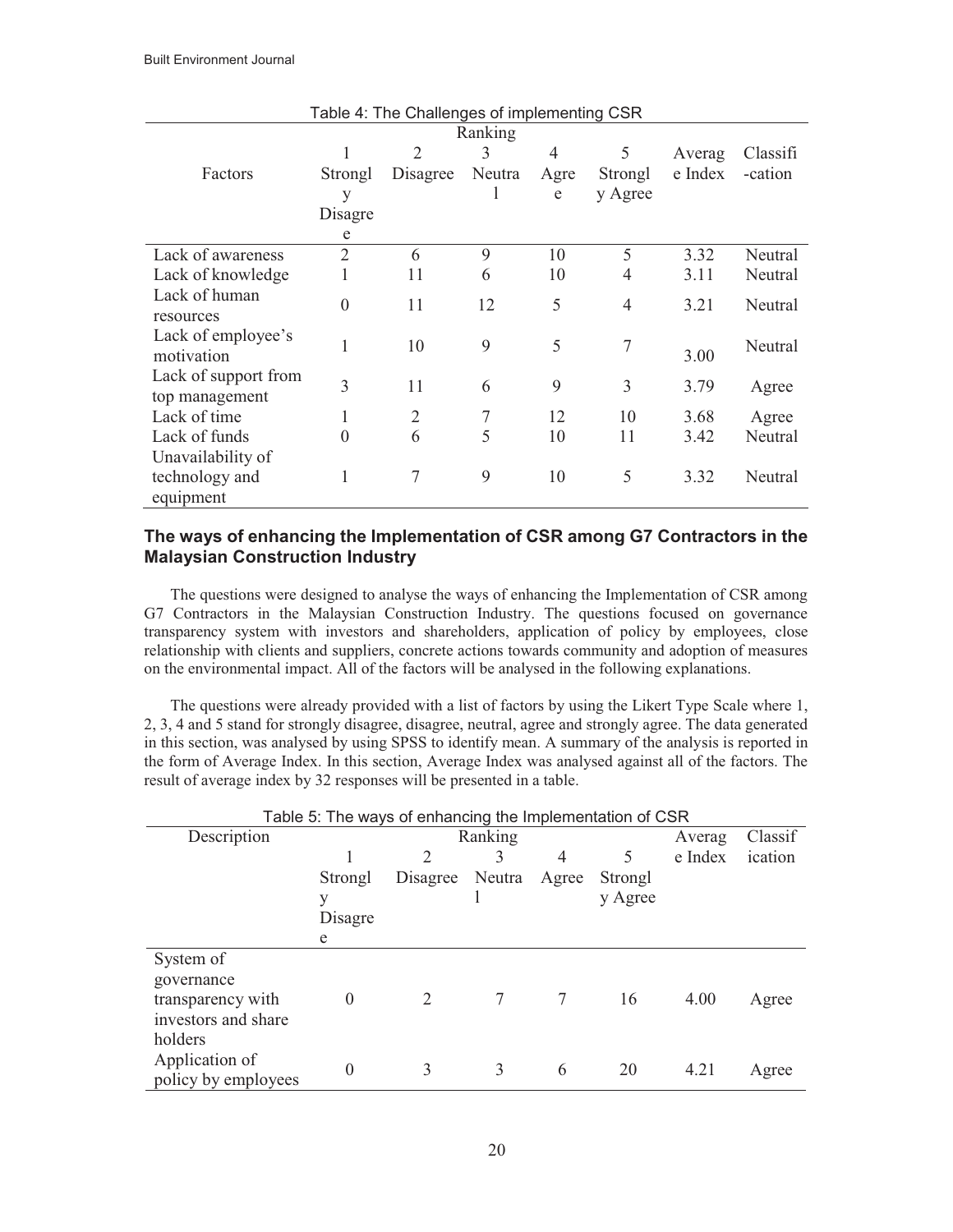| Close relationship   |   |          |   |    |      |       |
|----------------------|---|----------|---|----|------|-------|
| with the clients and |   |          | 6 | 18 | 4.16 | Agree |
| suppliers            |   |          |   |    |      |       |
| Concrete actions     | 0 | $\theta$ |   | 20 |      |       |
| towards community    |   |          |   |    | 4.32 | Agree |
| Adoption of          |   |          |   |    |      |       |
| measures on the      |   |          |   |    |      |       |
| environmental        |   |          |   | 20 | 4.21 | Agree |
| impact               |   |          |   |    |      |       |

Table 5 shows the average index for every way stated in this study and in the questionnaire survey. The highest average index of 4.32 is recorded for concrete actions towards community. There are two ways ranked as the second highest, which are application of policy by employees and adoption of measures on the environmental impact with 4.21 in the average index. The third highest is close relationship with clients and suppliers with the average index of 4.16. The way which is ranked last is governance transparency system with investors and shareholders with the average index of 4.00. Overall of the classification average index, all ways are classified as agreed by the respondents.

### **Discussion**

From the results obtained, it can be observed that the positions of respondents participated in this study are mostly Quantity Surveyors and other positions which consisted of Company Secretary, Project Coordinator, Project Executive, Senior Executive Corporate Communication and Site Supervisor. It can be seen that Quantity Surveyors and other positions than Engineer, Project Manager and Director of organizations or company, are more interested and exposed to CSR implementation compared to others. On the part of the respondents' gender, it can be observed that, in the Malaysian Construction Industry, the majority who worked and involved in this sector are males. Other than that reason, CSR could be more exposed to Male in the Construction Industry as compared to Female. As an assumption, CSR may be an implementation which caught the interest of male compared to female.

From the results of respondents' highest qualification, it can be observed that the data acquired is quite reliable that the respondents who have a high education level are more exposed to CSR implementation and are more likely to be involved in the Malaysian Construction Industry. For the respondents who have diploma as the highest qualification, they might need more time in the university and exposure to CSR. In the part of working experience, it can be observed that the respondents with 2  $-5$  years of experience are more aware of CSR compared to respondents with  $6 - 10$  years of experience and more than 10 years of experience in the Malaysian Construction Industry. Another assumption that can be made is people that are new to the construction industry are more active and have higher interest to participate and contribute to beneficial activities such as CSR. Respondents with  $2 - 5$  years of experience are more willing to be responsible to the surrounding people in the workplace, community and environment. As stated in the results, it is observed that G7 Contractors are mostly doing Building Works as compared to other works, even Civil Engineering Works is ranked in the second place. It can also be assumed that G7 Contractors with main business of Building Works are more exposed to CSR implementation and are more interested in implementing CSR.

#### **The Level of Implementation of CSR Among G7 Contractors in the Malaysian Construction Industry**

From the results that showed the percentage of respondents' implementation of CSR Policy, it can be observed that most G7 Contractors are implementing CSR Policy and the level of implementation of CSR is high. It can also be assumed that G7 Contractors are exposed to CSR implementation, specifically on CSR Policy in their company. Policies are beneficial in business especially policies that cover social, economic and environment such as CSR. Referring to the study of Cedillo Torres (2012), that is related to Apple's CSR Policies, it mentioned the business conduct policy of Apple: "Apple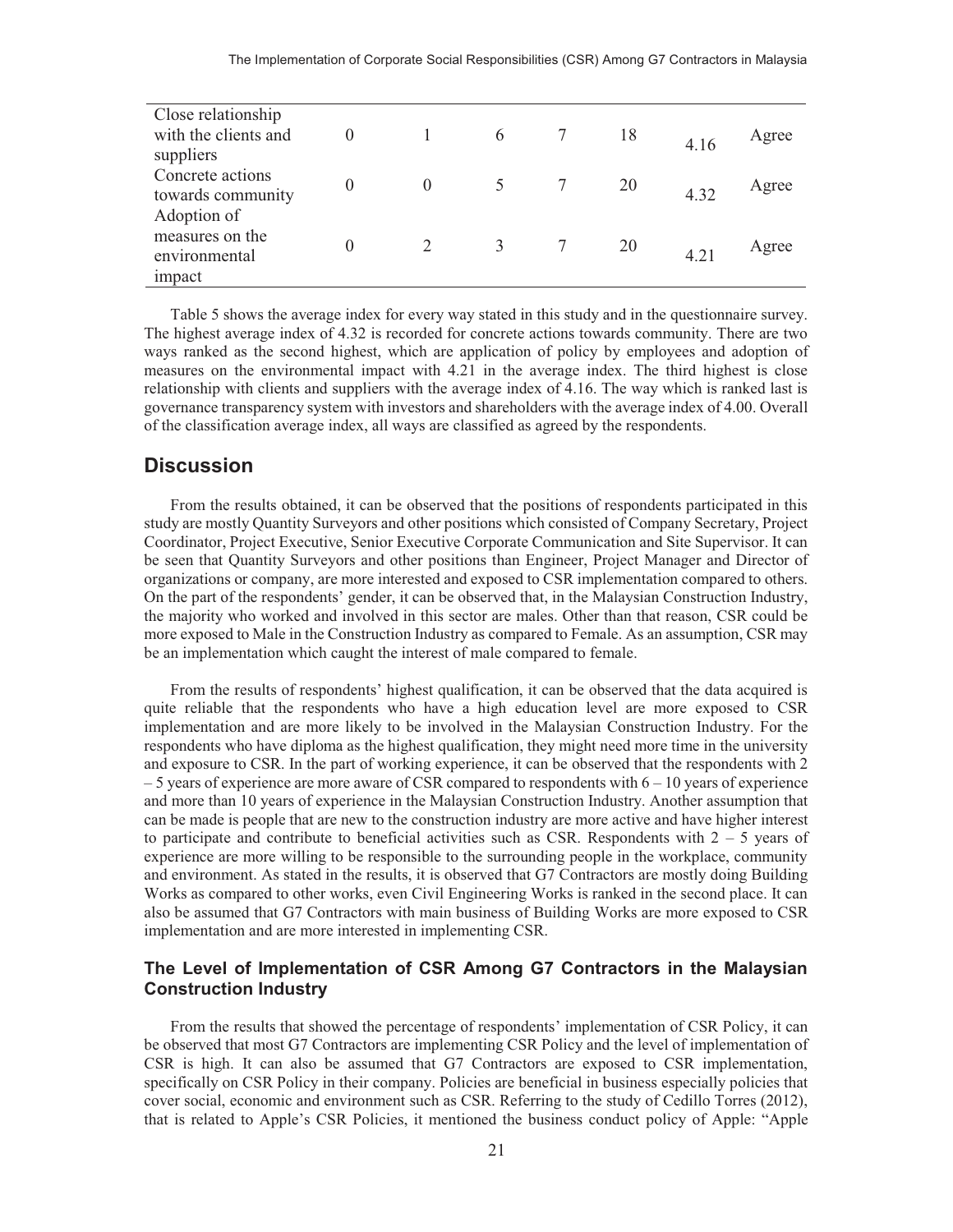conducts business ethically, honestly and in full compliance with all laws and regulations" (Cedillo Torres, 2012), in which it is applied to every business decision in every area of the company worldwide. The discussed implementation of CSR is an application of policy by employees.

As observed from the results, most G7 Contractors practice CSR Programs and the level of implementation of CSR is high. As mentioned by Senawi (2016), this positive development shows that property organizations in Malaysia are heading towards enhancing their CSR measures. It shows that there is a significant increase on the level of CSR disclosure since its implementation in 2006 (Senawi, 2016). All the respondents agreed that CSR is important in the construction industry, so it can be assumed that G7 Contractors are well exposed to CSR implementation and realized the importance of CSR in the construction industry, thus the level of implementation of CSR can be increased. As stated in the results for the level of implementation for every stakeholder, it can be observed that most G7 Contractors implemented CSR, focusing on taking care of their relationship with clients and suppliers. It can be assumed that any business organizations will likely to be focusing on the source of income and making profits.

#### **The Challenges of Implementing CSR among G7 Contractors in the Malaysian Construction Industry**

As stated by Mwangi and Otieno-Mwembe (2015), there is a portion of the challenges in practicing CSR which had to be faced, for example, deficient assets to do CSR exercises and absence of an unmistakable authoritative and institutional structure to manage CSR exercises. What can be observed from the results, the biggest challenge faced by G7 contractors is the lack of support from top management that could be due to some unavoidable reasons faced by the top management. As stated by Abdullah (2016) "low implementation of CSR among construction companies in Malaysia may indicate barriers of implementing CSR such as lack of awareness, lack of knowledge, lack of human resources, lack of employee's motivation, no support of top management, lack of time, lack of funds, unavailability of technology, too much duplication and over emphasis on inspection and cheating". In this case, there are still ways to improve and prevent these challenges faced by the G7 contractors.

#### **The Ways of Enhancing the Implementation of CSR among G7 Contractors in the Malaysian Construction Industry**

As stated by Zainal (2014), "firms are expected to take into consideration the social and environmental implications of their business activities through the implementation of CSR-related activities in their journey to maximise profit". According to The CSR Digest (2008) when the company helps to improve the conditions of the community it operates in, the community becomes more prosperous and this ensures the company survival. It can be observed from the results that by evaluating measures which include governance transparency system with investors and shareholders, application of policy by employees, close relationship with the clients and suppliers, concrete actions towards community and adoption of measures on the environmental impact. The results show that these measures need to be practiced as CSR covers the whole area of social, economic and environment. The best implementation is to cover all measures rather than focusing on one measure or few measures only. Thus, all measures shall be encouraged more in their practice to increase the implementation of CSR among G7 Contractors in Malaysia.

# **CONCLUSION**

It was found that the level of implementation by every stakeholder from the findings obtained is good and therefore, the implementation of CSR needs to be enhanced to reach the level of very good. This can be made by having one responsible body or organization to lead in advertising and giving advice regarding the benefits and advantages of doing CSR among them. It is important that they will get the right understanding related to CSR benefits and advantages, thus will increase the level of implementation of CSR among the G7 contractors. It was also found that the challenges of CSR